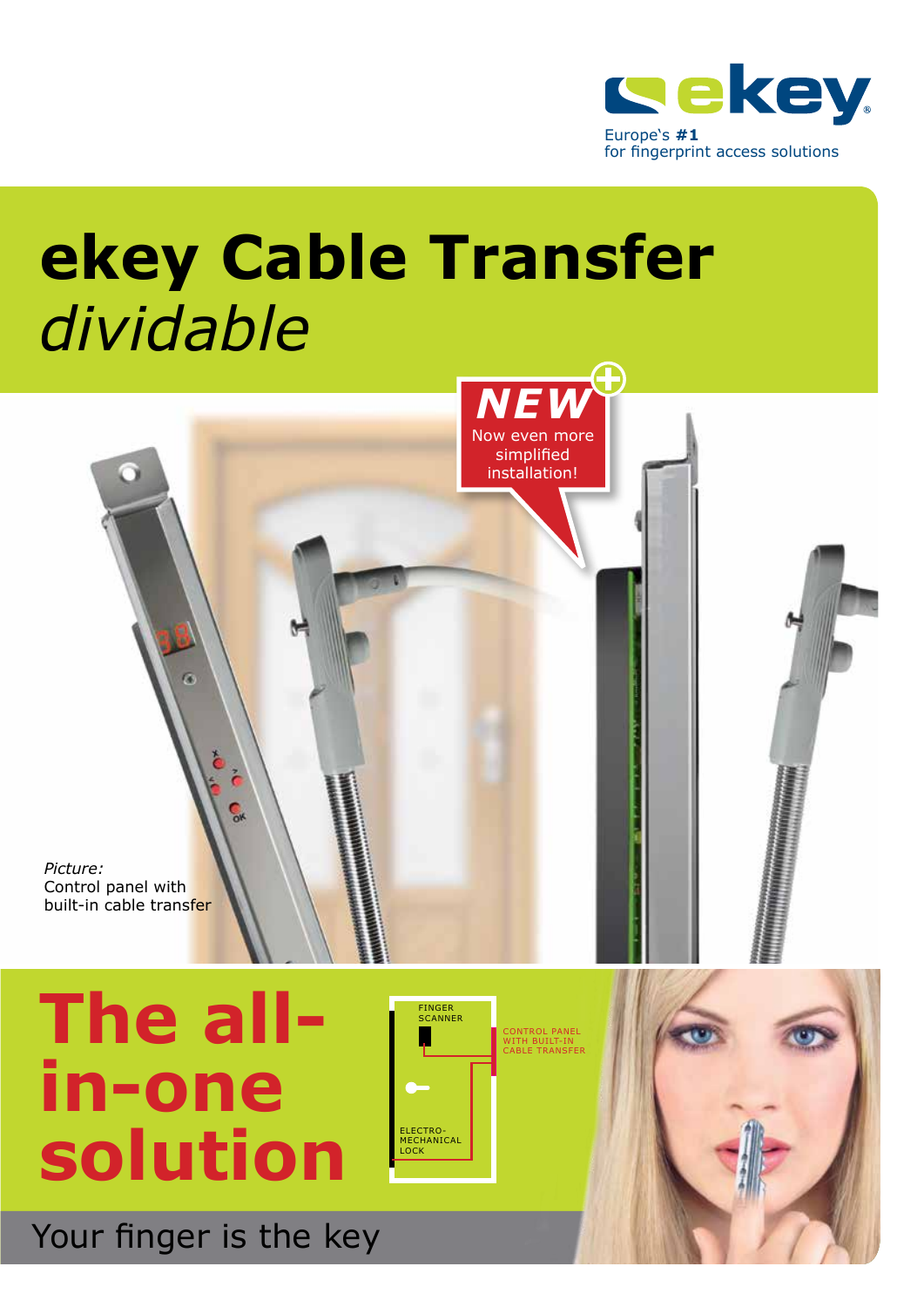# **Intelligent & secure**

Control panel with cable transfer

## **The all-in-one bundle is convincing:**

- **Conly one milling groove** for control panel and cable transfer **required**
- **Conly one cable** from the finger scanner to the control panel with built-in cable transfer
- **Simple and fast installation** due to the control panel integra being assembled directly with the cable transfer for mounting into the door leaf
- **Technical data** and **other benefits** same as G 8-core cable transfer 100 880

| Part No.   | <b>Description</b>                                               |
|------------|------------------------------------------------------------------|
|            |                                                                  |
| 101 420    | ekey home control panel integra with cable transfer,<br>1 relay  |
| NEW        | ekey home CP CT 1                                                |
| 101 421    | ekey home control panel integra with cable transfer,<br>2 relays |
| <b>NEW</b> | ekey home CP CT 2                                                |
| 101 422    | ekey net control panel integra with cable transfer,<br>2 relays  |
| <b>NEW</b> | ekey net CP CT 2                                                 |



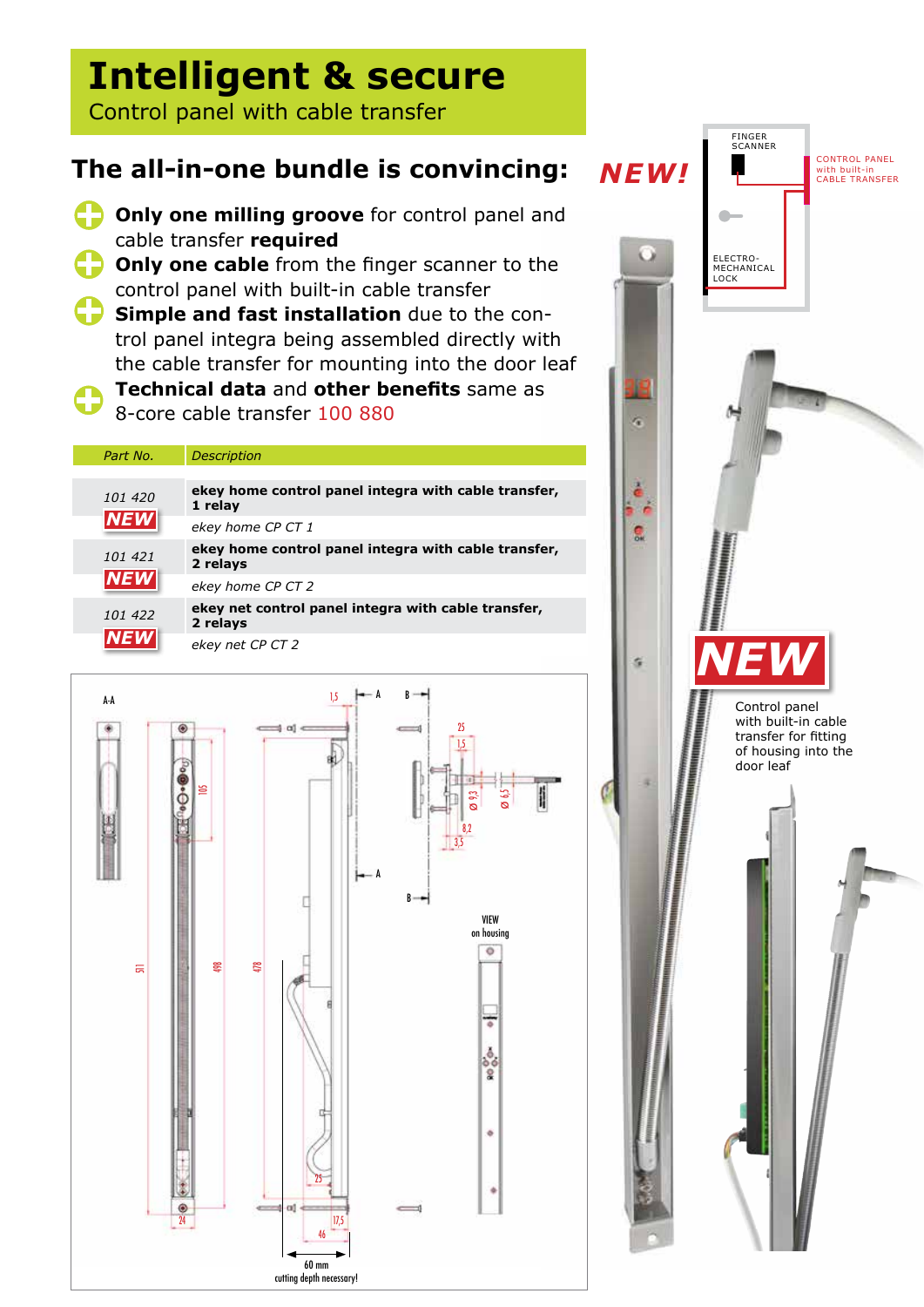## **Convenient & secure**

Cable transfer, 8-core

### **8-core cable transfer**

- Electrical parameters: 2.5 A. 48 V DC
- Cabling: Li9Y11Y, 8 x 0.34 mm2, RoHs-conform
- Cable length measured from the frame: 2.5 m
- Cable length measured from the door leaf: 0.8 m, ending with CP35/8 plug
- IP rating: IP67
- Temperature: -20°C up to +75°C

#### *Part No. Description*

| 100 880       | Concealed cable transfer with housing to be installed<br>in door leaf                                                                                             |
|---------------|-------------------------------------------------------------------------------------------------------------------------------------------------------------------|
|               | ekey CTL 48/8                                                                                                                                                     |
|               | • Housing to be installed within door leaf<br>• Housing dimensions: 478 x 24 x 17,5 mm (HxWxD)<br>• No restrictions when opening the door (approx. 180°)          |
| 100 881       | Concealed cable transfer with housing to be installed<br>in door frame                                                                                            |
|               | ekey CTF 48/8                                                                                                                                                     |
|               | • Housing to be installed in door frame<br>• Housing dimensions: 478 x 24 x 17,5 mm (HxWxD)<br>. No restrictions when opening the door (approx. 180°)             |
| 100 885       | Concealed cable transfer with housing to be installed<br>in door leaf                                                                                             |
|               | ekey CTL 30/8                                                                                                                                                     |
|               | • Housing to be installed within door leaf<br>• Housing dimensions: 300 x 24 x 17,5 mm (HxWxD)<br>• Front door can be opened up to approx. 100°                   |
| 100 886       | Concealed cable transfer with housing to be installed<br>in door frame                                                                                            |
|               | ekey CTF 30/8                                                                                                                                                     |
|               | • Housing to be installed in door frame<br>· Dimensions housing: 300 x 24 x 17,5 mm (HxWxD)<br>• Front door can be opened up to approx. 100°<br>24 mm<br>Part No. |
|               | nn ann                                                                                                                                                            |
|               |                                                                                                                                                                   |
|               | 32mm<br>11                                                                                                                                                        |
|               | 31mm                                                                                                                                                              |
|               |                                                                                                                                                                   |
|               | Gyrie                                                                                                                                                             |
| 78mm<br>512mm | 536mm<br>80mm<br>25 <sub>0</sub>                                                                                                                                  |
|               |                                                                                                                                                                   |
|               | 40 mw                                                                                                                                                             |
|               |                                                                                                                                                                   |
|               |                                                                                                                                                                   |
|               |                                                                                                                                                                   |
|               | mm                                                                                                                                                                |
|               |                                                                                                                                                                   |
|               |                                                                                                                                                                   |
|               | 10mm                                                                                                                                                              |
| 10mm          |                                                                                                                                                                   |
|               | 6mm<br>12 <sub>min</sub><br>                                                                                                                                      |
| 17mm 25mm     | 20mm<br>Part No.<br>100:090                                                                                                                                       |





## **Advantages:**

- **• Dividable and hidden: Cable transfer** with pre configured plug for integra control panel
- **• Simple:** Plug & play
- **• Convenient:** Front doors can be installed/ uninstalled **without** an **electrician!**
- **Only a single** screw has to be loosened to take off the door leaf from the hin ges. The **housing** containing the cable transfer **does not** have to be **dismantled!**
- The cable transfer is visible and accessible only **when opening the door!**
- **• Robust & durable**
- **•** No restrictions when opening the door **(approx. 180°)**



#### **Installation note !**

The cable **must not get jammed** in the **door profile** or **casing**. You can avoid this **by leaving** a 30 mm long **cable strap** on the **tightly mounted ending**.

This way the cable can slide in when opening the door. **Isolate** unused wires **separately**!